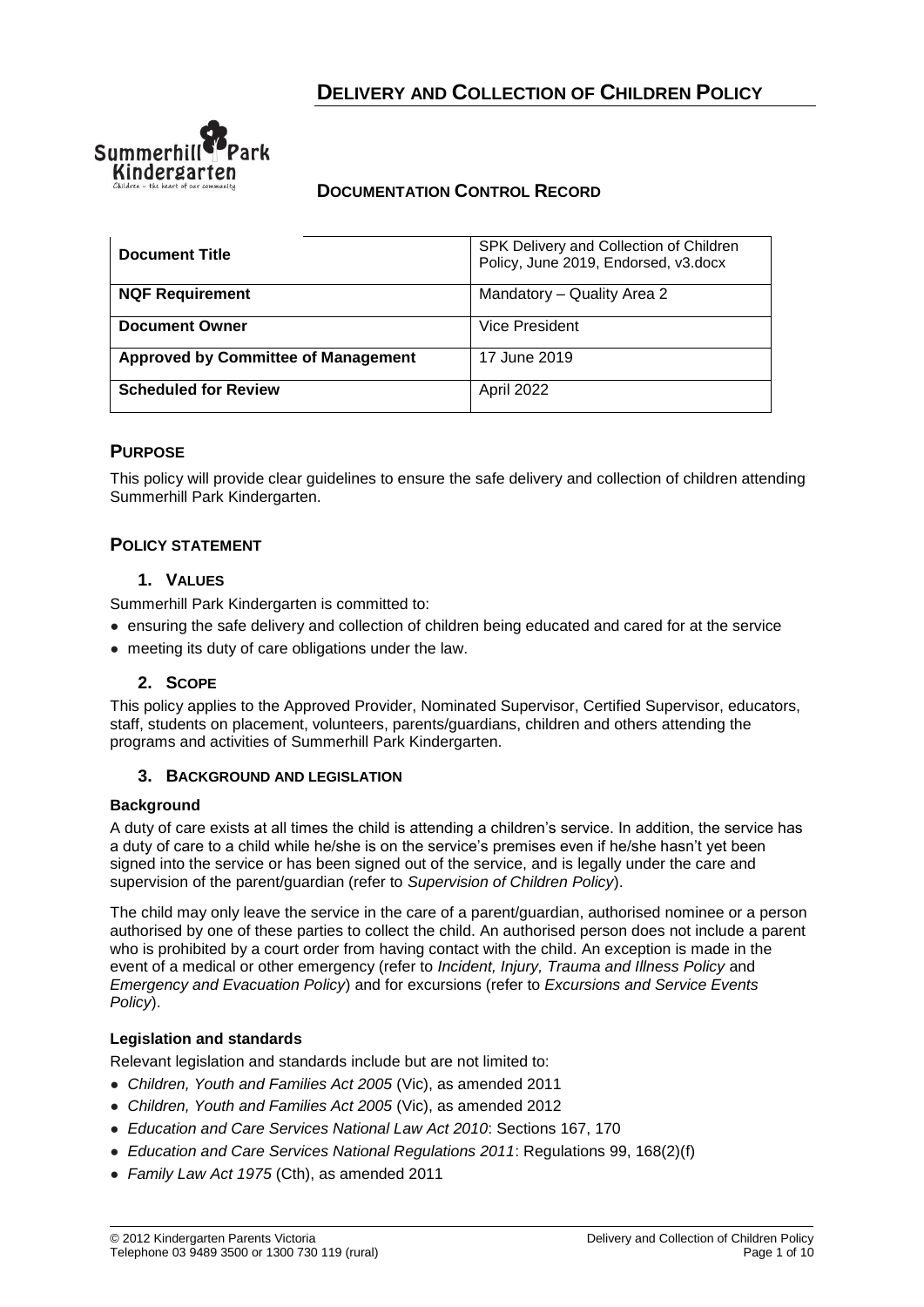● *National Quality Standard*, Quality Area 2: Children's Health and Safety

# **4. DEFINITIONS**

The terms defined in this section relate specifically to this policy. For commonly used terms e.g. Approved Provider, Nominated Supervisor, Regulatory Authority etc. refer to the *General Definitions* section of this manual.

**Attendance record:** Kept by the service to record details of each child attending the service including name, time of arrival and departure, signature of person delivering and collecting the child or of the Nominated Supervisor or educator (Regulation 158(1)).

**Authorised nominee:** (In relation to this policy) a person aged 18 years or over who has been given written authority by the parents/guardians of a child to collect that child from the education and care service. These details will be on the child's enrolment form.

**Duty of care:** A common law concept that refers to the responsibilities of organisations to provide people with an adequate level of protection against harm and all reasonable foreseeable risk of injury.

**Inappropriate person:** A person who may pose a risk to the health, safety or wellbeing of any child attending the education and care service, or whose behaviour or state of mind make it inappropriate for him/her to be on the premises e.g. a person under the influence of drugs or alcohol (Act 171(3)).

**Incident, Injury, Trauma and Illness Record:** Contains details of any incident, injury, trauma or illness that occurs while the child is being educated and cared for by the service. Any incident, injury, trauma or illness must be recorded as soon as is practicable but not later than 24 hours after the occurrence. Details required include the:

- name and age of the child
- circumstances leading to the incident, injury, trauma or illness (including any symptoms)
- time and date
- details of action taken by the service including any medication administered, first aid provided or medical personnel contacted
- details of any witnesses
- names of any person the service notified or attempted to notify, and the time and date of this
- signature of the person making the entry, and time and date of this.

These details must be kept for the period of time specified in Regulation 183. A sample *Incident, Injury, Trauma and Illness Record* is available on the ACECQA website.

**Medication record:** Contains details for each child to whom medication is to be administered by the service. This includes the child's name, signed authorisation to administer medication and a record of the medication administered, including time, date, dosage, manner of administration, name and signature of person administering the medication and of the person checking the medication if required (Regulation 92). A sample medication record is available on the ACECQA website.

**Serious incident:** An incident resulting in the death of a child, or an injury, trauma or illness for which the attention of a registered medical practitioner, emergency services or hospital is sought or should have been sought. This also includes an incident in which a child appears to be missing, cannot be accounted for, is removed from the service in contravention of the regulations or is mistakenly locked in/out of the service premises (Regulation 12). A serious incident should be documented in an *Incident, Injury, Trauma and Illness Record* (sample form available on the ACECQA website) as soon as possible and within 24 hours of the incident. The Regulatory Authority (DET) must be notified within 24 hours of a serious incident occurring at the service (Regulation 176(2)(a)). Records are required to be retained for the periods specified in Regulation 183.

**Unauthorised person:** (in relation to this policy) is a person who is **not** a parent/guardian or authorised nominee, emergency services or medical personnel.

## **5. SOURCES AND RELATED POLICIES**

## **Sources**

● Australian Children's Education and Care Quality Authority (ACECQA): [www.acecqa.gov.au](http://www.acecqa.gov.au/)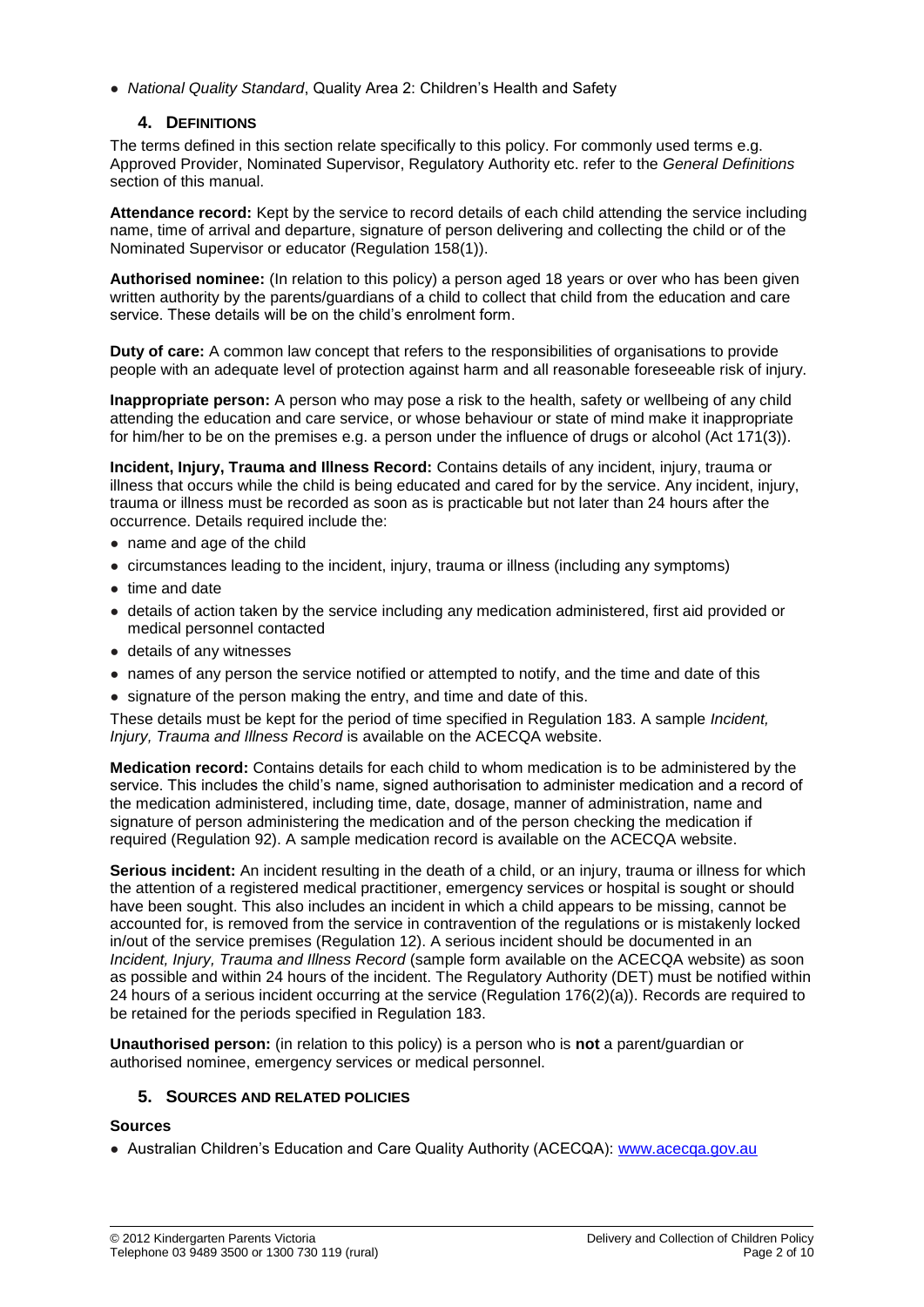● Department of Education and Early Childhood Development (DET), Licensed Children's Services, phone 1300 307 415 or email [licensed.childrens.services@edumail.vic.gov.au](mailto:licensed.childrens.services@edumail.vic.gov.au)

## **Service policies**

- *Acceptance and Refusal of Authorisations Policy*
- *Child Protection Policy*
- *Dealing with Medical Conditions Policy*
- *Emergency and Evacuation Policy*
- *Enrolment and Orientation Policy*
- *Excursions and Service Events Policy*
- *Fees Policy*
- *Incident, Injury, Trauma and Illness Policy*
- *Privacy and Confidentiality Policy*
- *Supervision of Children Policy*

# **PROCEDURES**

## **The Approved Provider is responsible for:**

- ensuring parents/guardians have completed the authorised nominee (refer to *Definitions*) section of their child's enrolment form, and that the form is signed and dated (refer to *Enrolment and Orientation Policy*)
- providing an attendance record (refer to *Definitions*) that meets the requirements of Regulation 158(1) and is signed by the parent/guardian or authorised nominee on delivery and collection of their child from the service every day
- ensuring a child does not leave the service except with a parent/guardian or authorised nominee, or with the written authorisation of one of these (refer to Attachment 2 – Authorisation Form) or in the case of a medical emergency or an excursion (Regulation 99) (refer to *Acceptance and Refusal of Authorisations Policy*, *Dealing with Medical Conditions Policy*, *Incident, Injury Trauma and Illness Policy*, *Excursions and Service Events Policy* and *Child Protection Policy*)
- ensuring a child is not taken outside the service premises on an excursion except with the written authorisation of a parent/guardian or authorised nominee (refer to *Excursions and Service Events Policy*)
- ensuring authorisation procedures are in place for excursions and other service events (refer to *Excursions and Service Events Policy*)
- ensuring that there are procedures in place when a child is given into the care of another person, such as for a medical or other emergency (refer to *Emergency and Evacuation Policy* and *Incident, Injury, Trauma and Illness Policy*)
- ensuring that there are procedures in place when a parent/guardian or authorised nominee telephones the service to advise that a person not listed on their child's enrolment form will be collecting their child (refer to Attachment 1 – Authorisation procedures)
- ensuring that parents/guardians or authorised nominees are contacted in the event that an unauthorised person arrives to collect a child from the service, and that appropriate procedures are followed (refer to Attachment 1 – Authorisation procedures)
- ensuring that there are procedures in place if an inappropriate person (refer to *Definitions*) attempts to collect a child from the service (refer to Attachment 3 – Procedures to ensure the safe collection of children)
- keeping a written record of all visitors to the service, including time of arrival and departure
- ensuring procedures are in place for the care of a child who has not been collected from the service on time (refer to Attachment 4 – Procedures for the late collection of children)
- ensuring that the educator-to-child ratios are maintained at all times children are in attendance at the service (including when children are collected late from the service) according to the requirements of Regulations 123 and 360 (refer also to *Supervision of Children Policy*)
- notifying DET in writing within 24 hours, and the parents as soon as is practicable, in the event of a serious incident (refer to *Definitions*), including when a child has left the service unattended by an adult or with an unauthorised person (Regulations 12, 86, 176)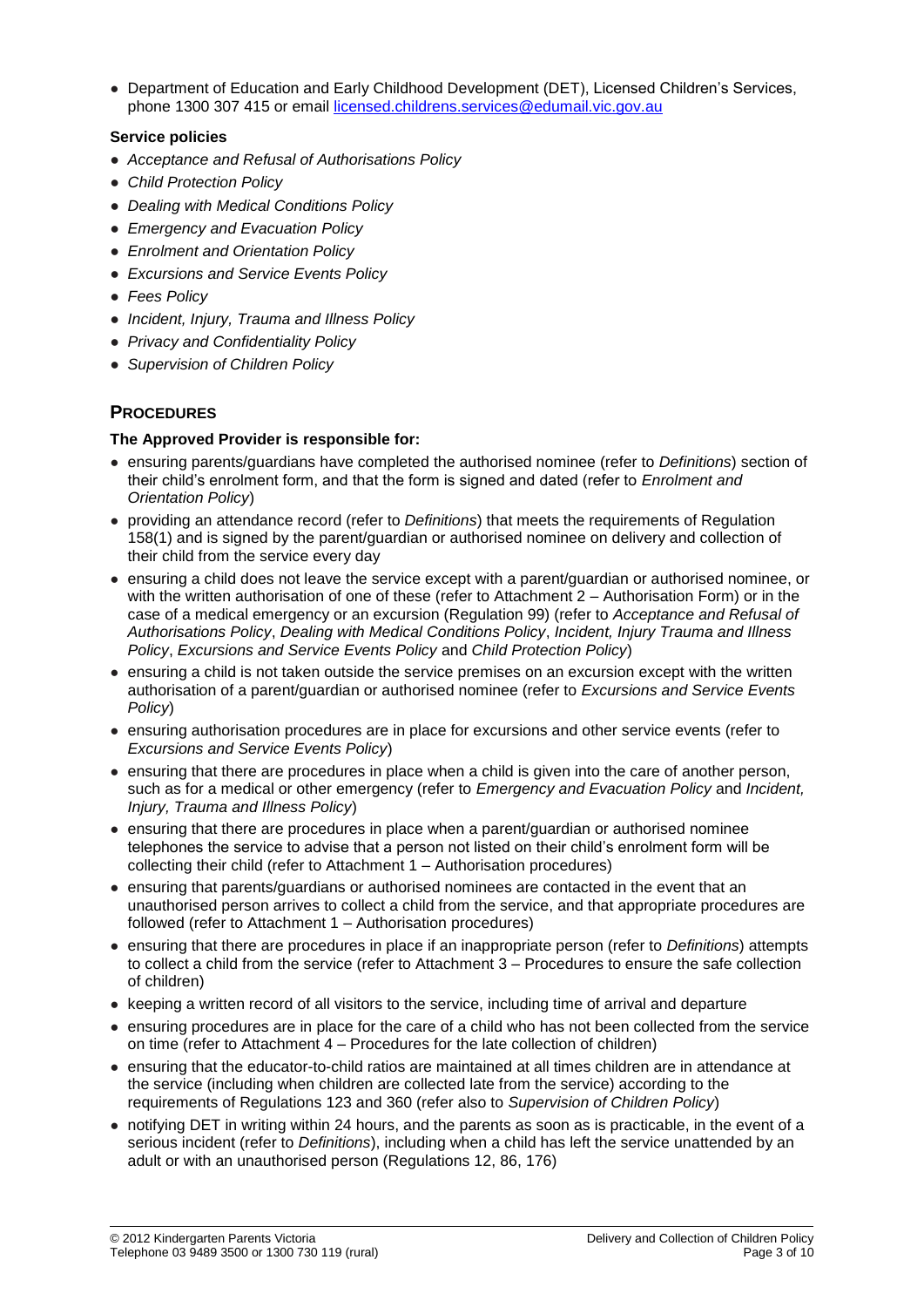● providing parents/guardians with information regarding procedures for delivery and collection of children prior to their child's commencement at the service.

## **The Nominated Supervisor is responsible for:**

- ensuring a child does not leave the service except with a parent/guardian or authorised nominee, or with the written authorisation of one of these (refer to Attachment 2 – Authorisation Form) or in the case of a medical emergency or an excursion (refer to *Acceptance and Refusal of Authorisations Policy*, *Dealing with Medical Conditions Policy*, *Incident, Injury Trauma and Illness Policy*, *Excursions and Service Events Policy* and *Child Protection Policy*)
- ensuring a child is not taken outside the service premises on an excursion except with the written authorisation of a parent/guardian or authorised nominee (refer to *Excursions and Service Events Policy*)
- ensuring that educator-to-child ratios are maintained at all times children are in attendance at the service (including when children are collected late from the service) according to the requirements of Regulations 123 and 360 (refer also to *Supervision of Children Policy*)
- ensuring children are adequately supervised at all times (refer to *Supervision of Children Policy*)
- following the authorisation procedures listed in Attachment 1
- $\bullet$  following the procedures to ensure the safe collection of children (refer to Attachment 3 Procedures to ensure the safe collection of children)
- following the procedures for late collection of children (refer to Attachment 4 Procedures for the late collection of children).

## **Certified Supervisors and other educators are responsible for:**

- ensuring the attendance record is signed by the parent/guardian, authorised nominee, Nominated Supervisor or an educator, detailing the child's time of arrival and departure from the service (Regulation 158(1))
- developing safety procedures for the mass arrival and departure of children from the service
- refusing to allow a child to depart from the service with a person who is not the parent/guardian or authorised nominee, or where there is not written authorisation of one of these (refer to Attachment 2 – Authorisation Form) (refer also to *Acceptance and Refusal of Authorisations Policy*)
- implementing the authorisation procedures outlined in Attachment 1 in the event that a parent/guardian or authorised nominee telephones the service to advise that a person not listed on their child's enrolment form will be collecting their child
- following the authorisation procedures (Attachment 1) and contacting the parents/guardians or authorised nominees if an unauthorised person arrives to collect a child from the service
- following procedures in the event that an inappropriate person (refer to *Definitions*) attempts to collect a child from the service (refer to Attachment 3 – Procedures to ensure the safe collection of children)
- informing the Approved Provider as soon as is practicable, but within 24 hours, if a child has left the service unattended by an adult or with an unauthorised person (refer to *Definitions*)
- following procedures for the late collection of children (refer to Attachment 4 Procedures for the late collection of children)
- maintaining educator-to-child ratios at all times children are in attendance at the service (including when children are collected late from the service)
- ensuring the entry/exit doors and gates are kept closed during program hours
- displaying an up-to-date list of the telephone numbers of the Approved Provider, DET, Child FIRST, DHHS Child Protection Service and the local police station.

#### **Parents/guardians are responsible for:**

- completing and signing the authorised nominee section of their child's enrolment form before their child attends the service
- signing and dating permission forms for excursions
- signing the attendance record as their child arrives at and departs from the service
- ensuring educators are aware that their child has arrived at/been collected from the service
- collecting their child on time at the end of each session/day
- alerting educators if they are likely to be late collecting their child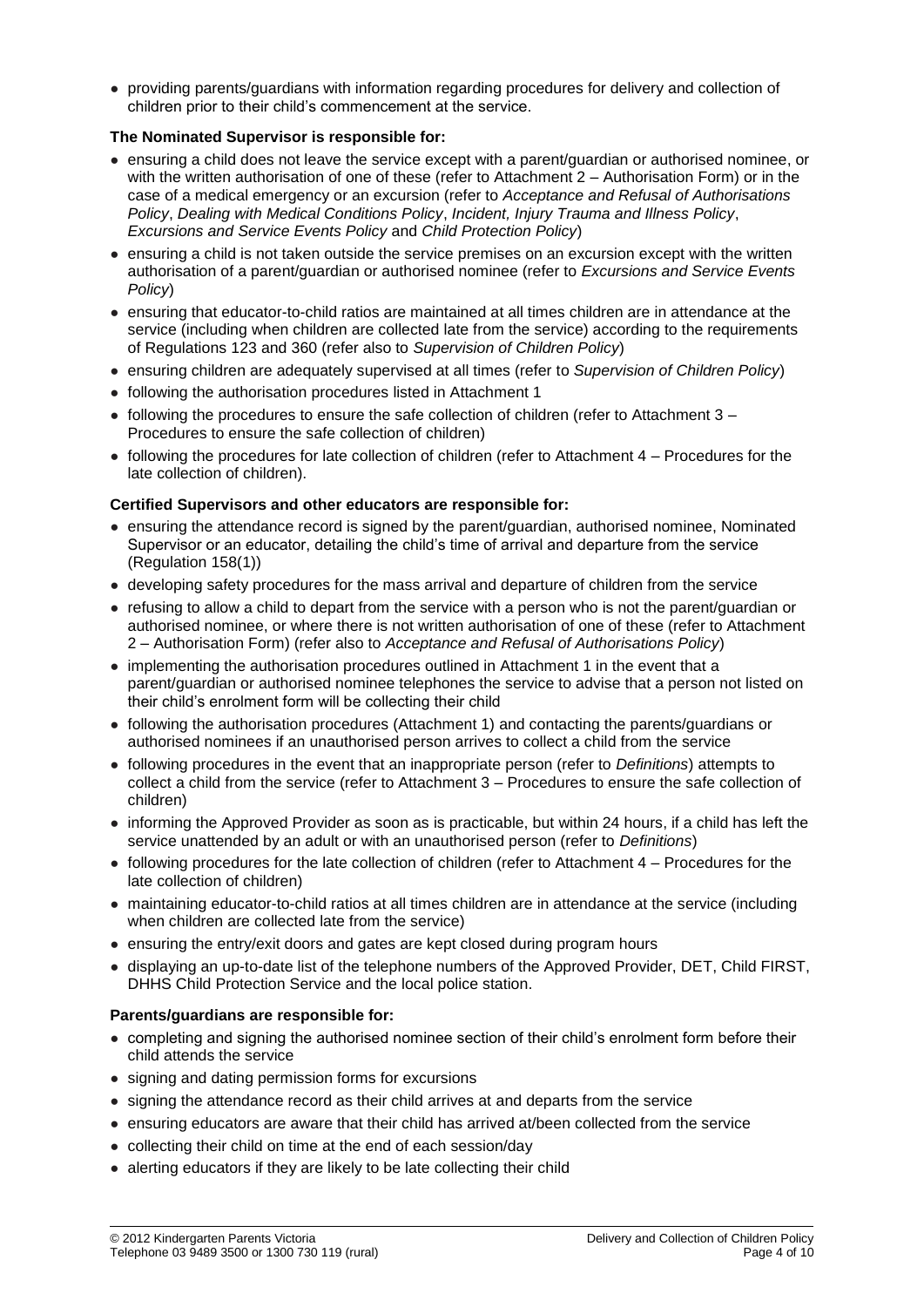- providing written authorisation where children require medication to be administered by educators/staff, and signing and dating it for inclusion in the child's medication record (refer to *Definitions*)
- supervising their own child before signing them into the program and after they have signed them out of the program
- supervising other children in their care, including siblings, while attending or assisting at the service
- paying a late-collection fee if required by the service's *Fees Policy*.
- Never collecting a child for whom they are not the parent/guardian or authorised nominee, unless with the consent of the parent/quardian or authorised nominee and a completed written authorisation form (refer to Attachment 2 – Authorisation Form)
- Ensuring that each time they open them, the entrance and security gates are closed behind them
- Ensuring that they only allow the children in their care to exit the kindergarten when they leave the premises
- Ensuring that no children exit the kindergarten when they are entering the premises
- Ensuring that they do not provide the security gate code to children or to persons not authorised to enter the kinder
- Ensuring they do not let older children use the internal gate opening button as it may encourage other kinder children to climb up to use it

#### **Volunteers and students, while at the service, are responsible for following this policy and its procedures.**

# **EVALUATION**

In order to assess whether the values and purposes of the policy have been achieved, the Approved Provider will:

- regularly seek feedback from everyone affected by the policy regarding its effectiveness
- monitor the implementation, compliance, complaints and incidents in relation to this policy
- keep the policy up to date with current legislation, research, policy and best practice
- revise the policy and procedures as part of the service's policy review cycle, or as required
- notify parents/guardians at least 14 days before making any changes to this policy or its procedures.

# **ATTACHMENTS**

- Attachment 1: Authorisation procedures
- Attachment 2: Authorisation Form
- Attachment 3: Procedures to ensure the safe collection of children
- Attachment 4: Procedures for the late collection of children

## **AUTHORISATION**

This policy was adopted by the Approved Provider of Summerhill Park Kindergarten on 17th June 2019.

# **REVIEW DATE: DECEMBER 2020**

## **DOCUMENT HISTORY**

| Version | <b>Date</b> | By                               | <b>Reason for change</b>           |
|---------|-------------|----------------------------------|------------------------------------|
| 0.1     | 2014        | ELAA                             | Initial Draft - ELAA template 2014 |
| 0.1     | 19/05/2015  | 2015<br>Secretary<br>(A Johnson) | Review and endorsement by CoM      |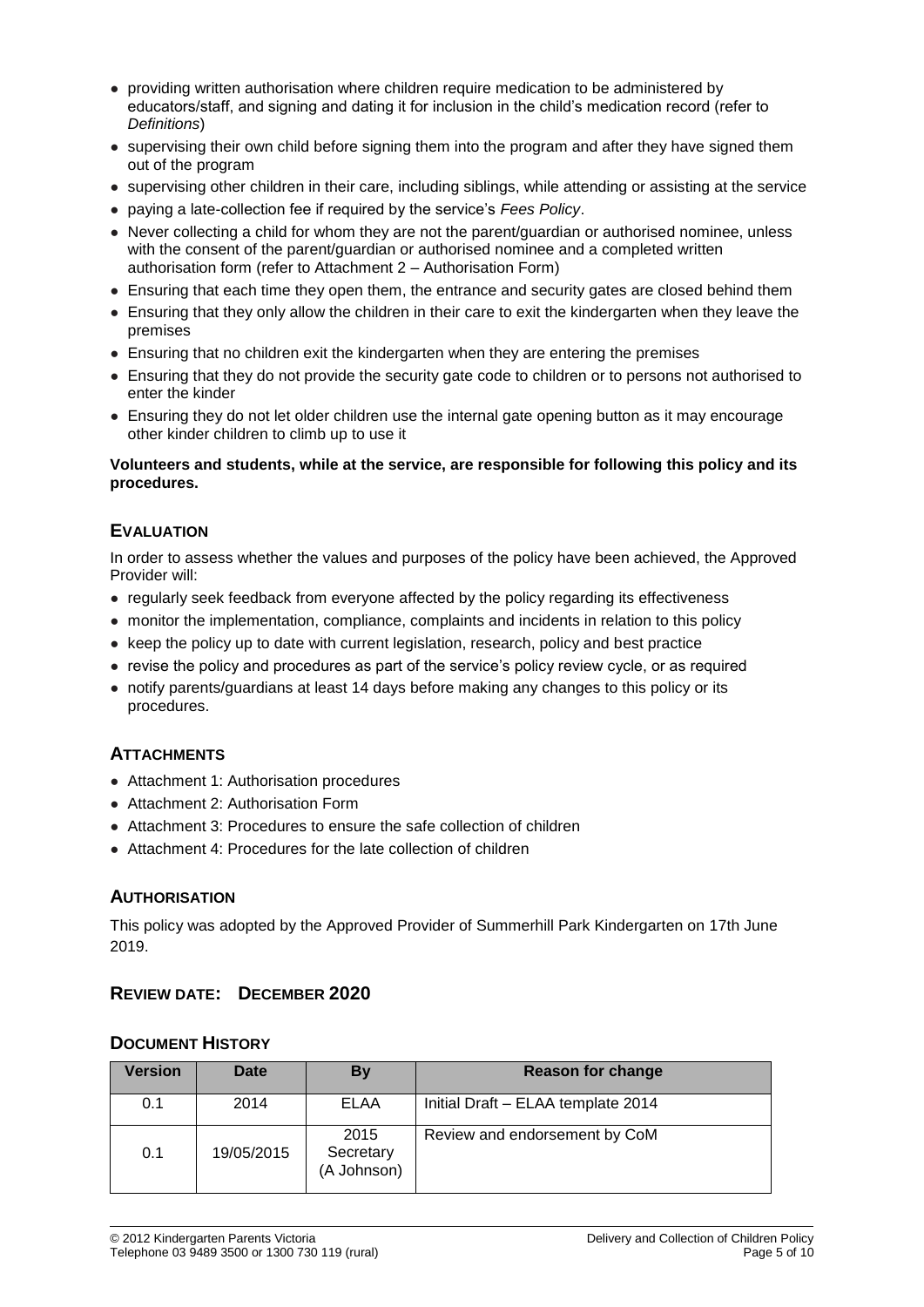| 1.0 | 2/06/2015       | 2015<br>Secretary<br>(A Johnson)   | Addition of documentation control and history<br>tables. First Final Version                                                                                    |
|-----|-----------------|------------------------------------|-----------------------------------------------------------------------------------------------------------------------------------------------------------------|
| 2.0 | TBA             | 2017<br>Vice<br>President          | Review and re-endorsement of policy                                                                                                                             |
| 2.1 | 18 April 2019   | Mira Haldun<br>(consultant)        | Changed references to DEECD to DET<br>Changed reference to DHS to DHHS<br>Removed excess blank pages from document<br>Removed Standard 2.3 in line with new NQS |
| 3   | 17 June<br>2019 | 2019<br>President<br>(I. Griffith) | Review and endorsement by CoM                                                                                                                                   |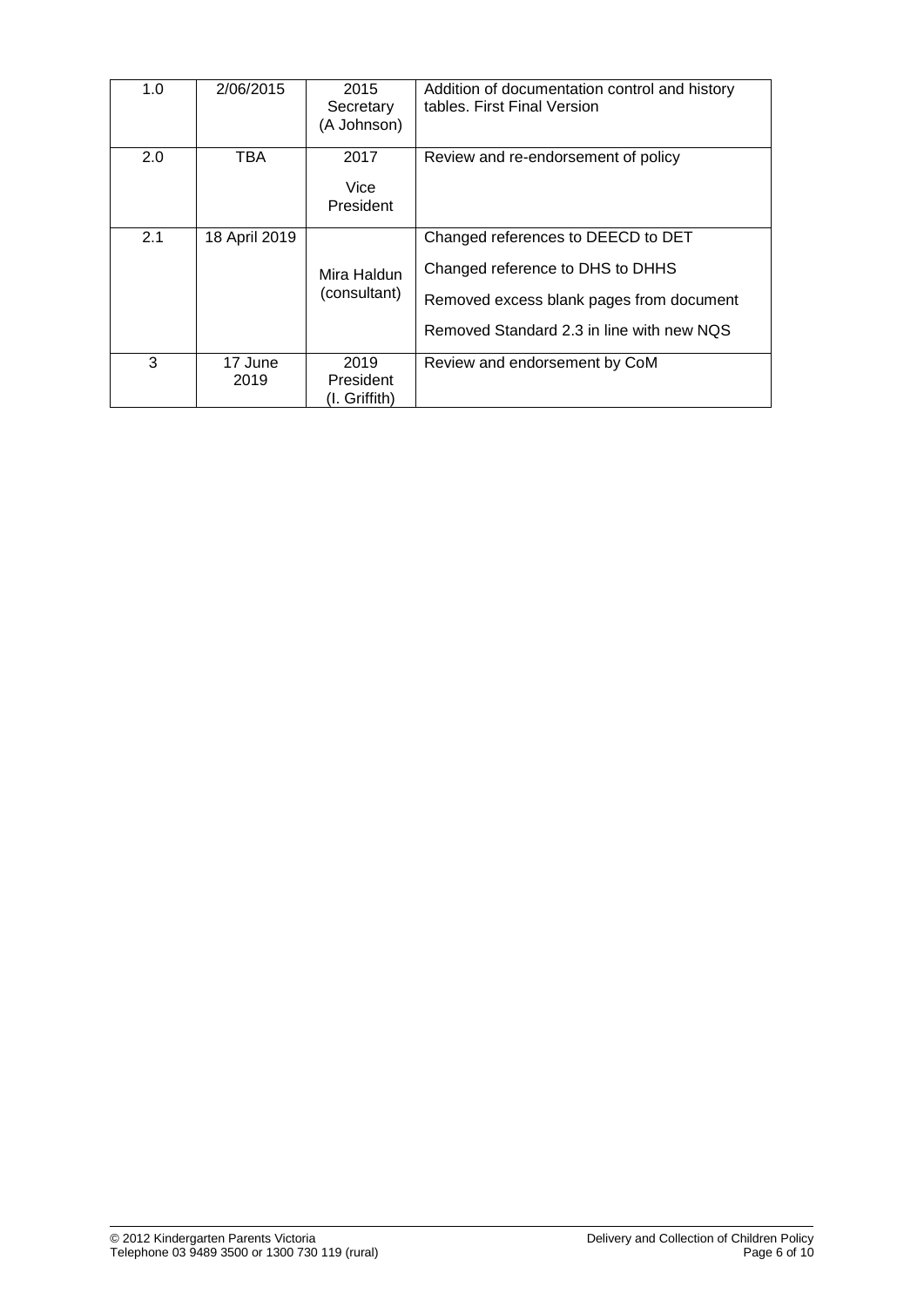# **ATTACHMENT 1 Authorisation procedures**

#### **These procedures are to be followed when a child is collected by an unauthorised person, including where a parent/guardian or authorised nominee telephones the service to notify that such a person will be collecting their child.**

The Nominated Supervisor will:

- 1. request that the parent/guardian or authorised nominee email or fax the authorisation if it is possible to do so, detailing the name, address and telephone number of the person who will be collecting the child
- 2. accept a verbal authorisation if it is not possible for the parent/guardian or authorised nominee to provide authorisation via email or fax, provided the following procedure is followed:
	- 2.1 all details of the person collecting the child, including the name, address and telephone number of the person must be obtained
	- 2.2 where practical two educators take the verbal authorisation message (recommended by DET)
	- 2.3 the verbal authorisation is documented and stored with the child's enrolment record for follow-up
	- 2.4 photo identification is obtained to confirm the person's identity on arrival at the service
	- 2.5 ensure that parents/guardians or authorised nominees follow up a verbal authorisation by completing an Authorisation Form (Attachment 2) when next at the service, or by adding details of the new authorised nominee to the child's enrolment form
- 3. ensure that fax or email authorisation is stored with the child's enrolment record
- 4. ensure the attendance record is completed prior to child leaving the service
- 5. refuse to release a child where authorisation is not/cannot be provided by the parent/guardian or authorised nominee
- 6. contact police if the safety of the child or service staff is threatened
- 7. implement late collection procedures (refer to Attachment 4) if required
- 8. notify the Approved Provider in the event that written authorisation is not provided for further follow-up.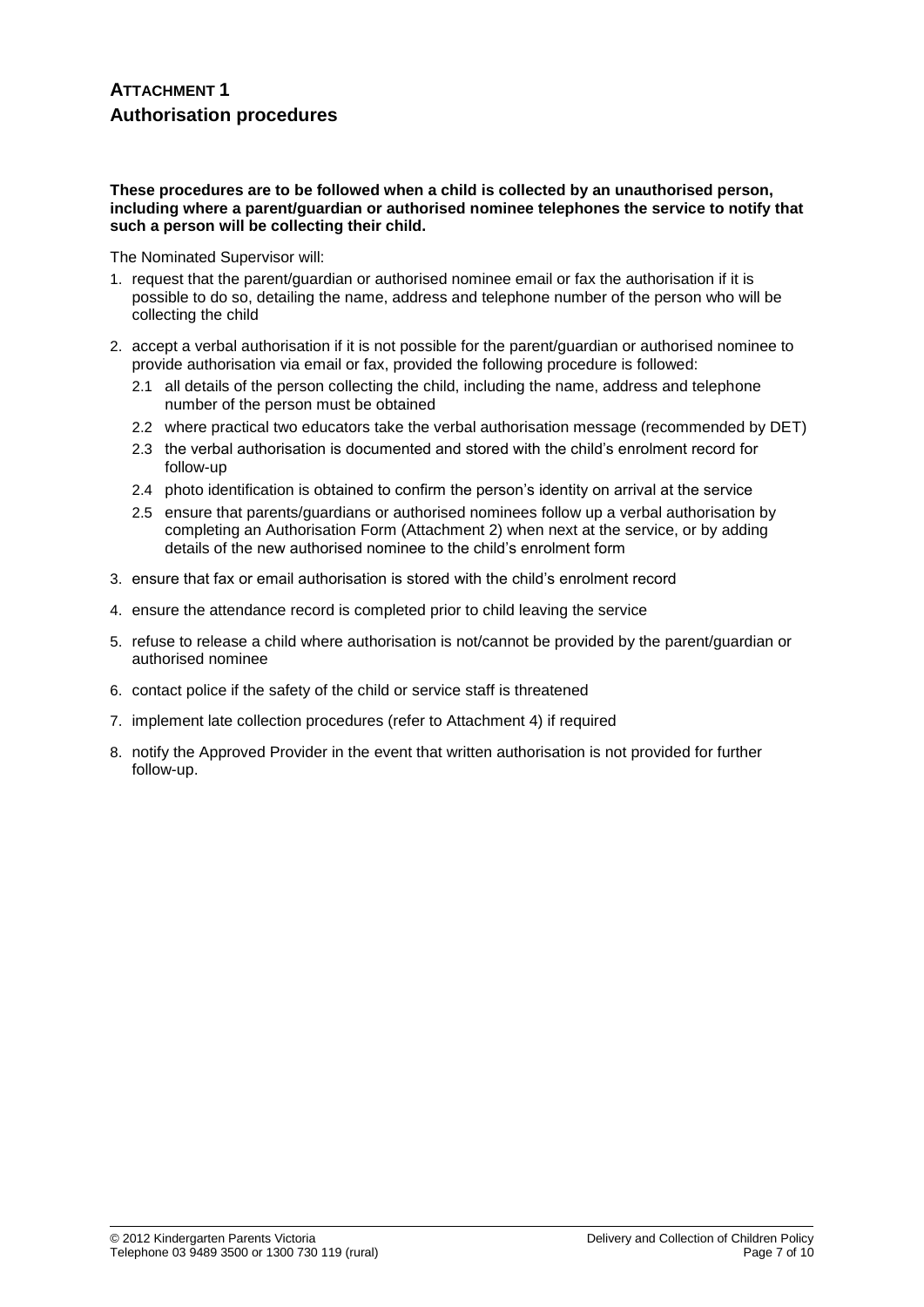# **ATTACHMENT 2 Authorisation Form**

#### **Authorisation form**

To be used as a follow-up to a verbal/email/fax authorisation when the parent/guardian or authorised nominee is next at the service

I authorised by telephone/email/fax (please circle)

collected from Summerhill Park Kindergarten on by:

Name:

Address:

Telephone number:

This was a one-off occasion and this person is **not** to be included on my child's enrolment form as an authorised nominee to collect my child on an ongoing basis.

Signed: (Parent/guardian or authorised nominee)

Date:

This form will be attached to the child's enrolment form.

## **Authorisation form**

To be used where the parent/guardian or authorised nominee is able to provide prior written authorisation

Name:

Address:

Telephone Number:

to collect my child/ren (write name/s)

from Summerhill Park Kindergarten on .

This will be a one-off occasion and this person is **not** to be included on my child's enrolment form as an authorised nominee to collect my child on an ongoing basis.

Signed: (Parent/guardian or authorised nominee)

Date:

This form will be attached to the child's enrolment form.

Delivery and Collection of Children Policy Page 8 of 10

I authorise and the contract of the contract of the contract of the contract of the contract of the contract of

for my child/ren (write name/s) to be to be to be to be to be to be to be to be to be to be to be to be to be to be to be to be to be to be to be to be to be to be to be to be to be to be to be to be to be to be to be to b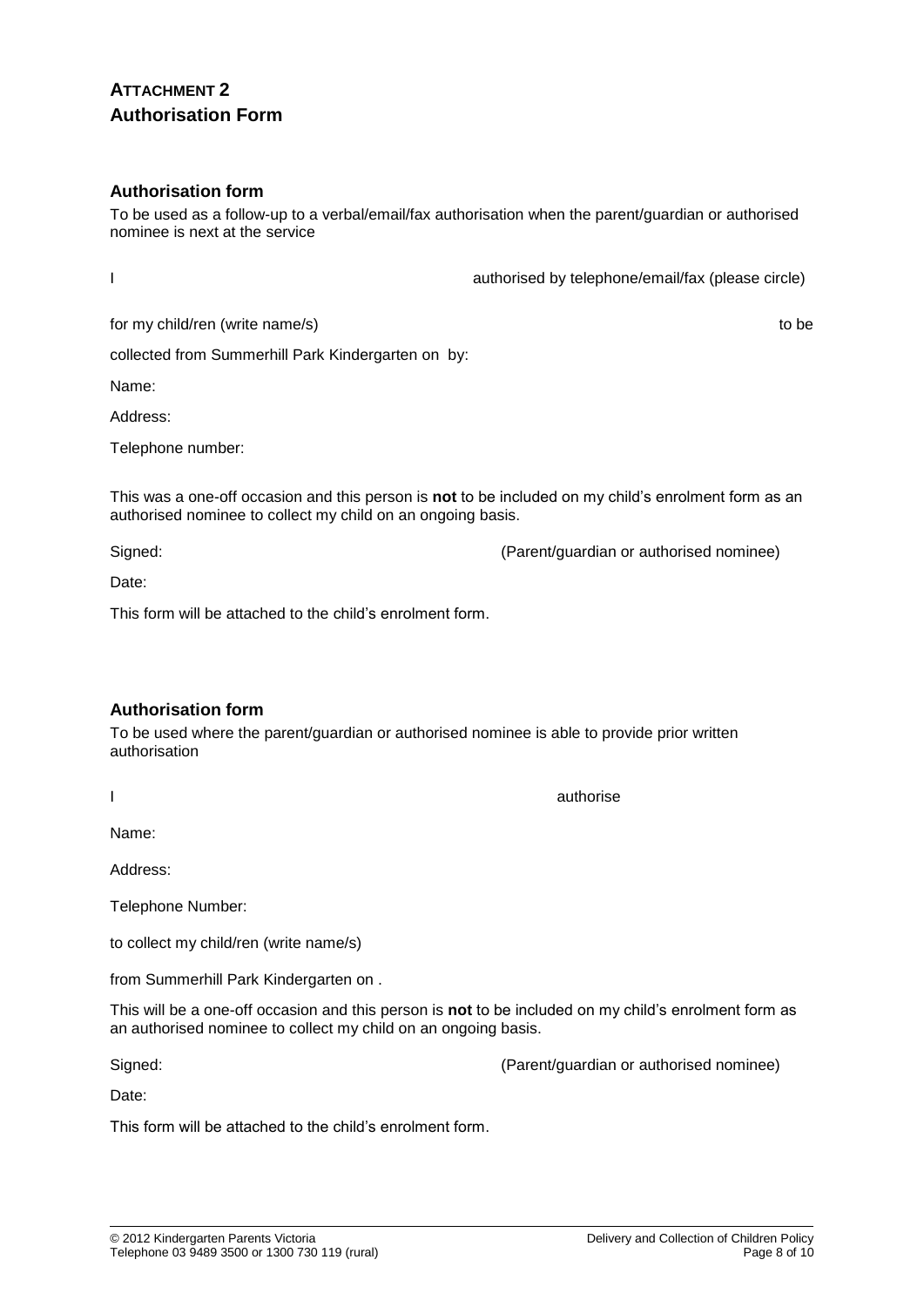# **ATTACHMENT 3 Procedures to ensure the safe collection of children**

Early childhood professionals have a duty of care not to endanger children at the service by knowingly placing them in a situation that could reasonably be expected to be dangerous, including releasing a child into the care of an inappropriate person (refer to *Definitions*).

Where an educator believes that the parents/guardians or authorised nominee may be ill, affected by alcohol or drugs, or not able to safely care for the child, the following procedures must be followed.

- Consult with the Nominated Supervisor or the Approved Provider, if possible.
- Advise the person collecting the child of their concerns and suggest contacting an alternative authorised nominee to collect the child.
- If the Nominated Supervisor or the Approved Provider fears for the safety of the child, themselves or other service staff at any time, contact the police immediately.
- Complete the *Incident, Injury, Trauma and Illness Record* and file with the child's enrolment form.
- Inform the Approved Provider as soon as is practicable, and at least within 24 hours of the incident.
- Inform the Regulatory Authority (DET) within 24 hours of a serious incident occurring (refer to *Definitions*).